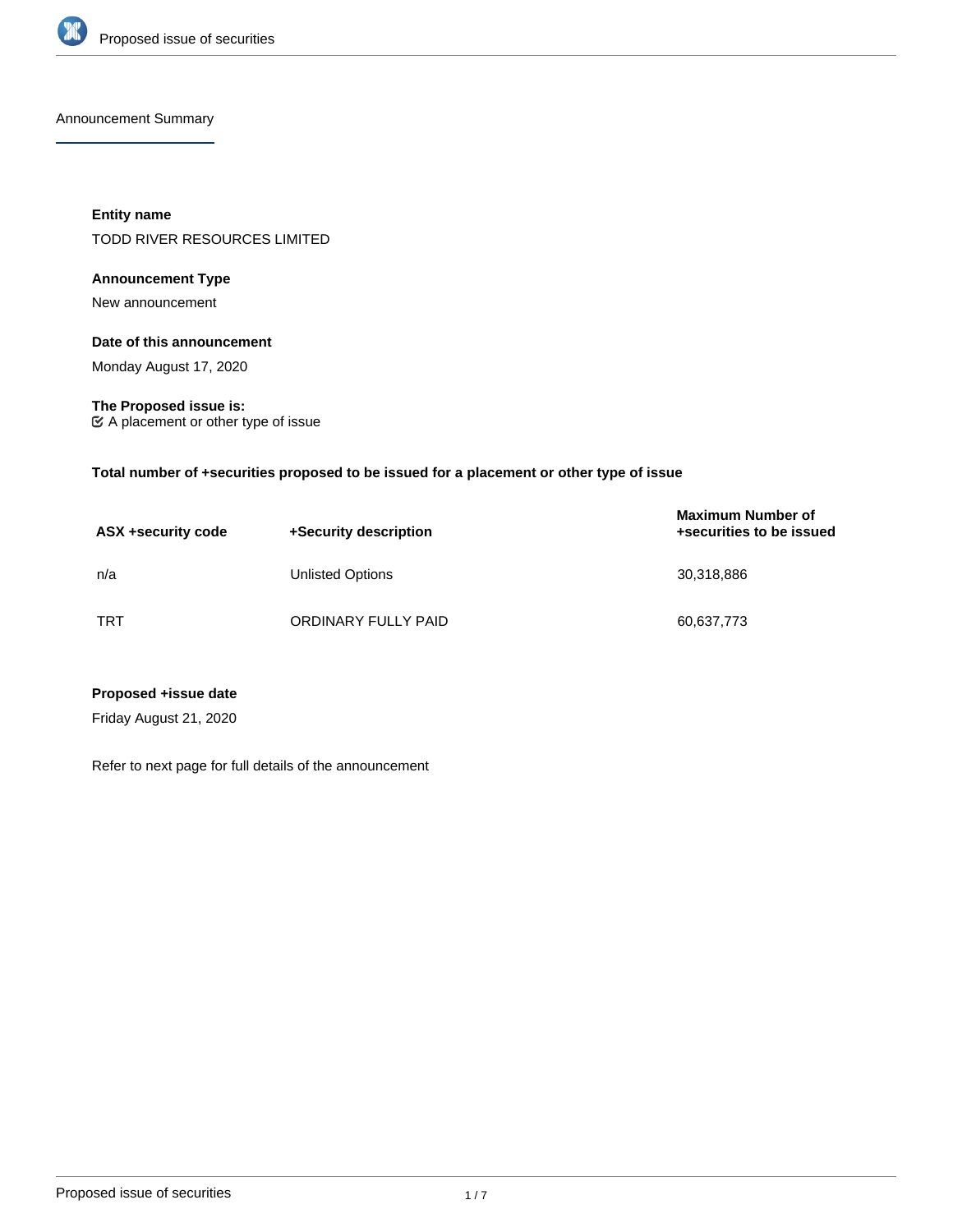

Part 1 - Entity and announcement details

# **1.1 Name of +Entity**

TODD RIVER RESOURCES LIMITED

We (the entity named above) give ASX the following information about a proposed issue of +securities and, if ASX agrees to +quote any of the +securities (including any rights) on a +deferred settlement basis, we agree to the matters set out in Appendix 3B of the ASX Listing Rules.

**1.2 Registered Number Type**

ABN

**Registration Number**

45600308398

**1.3 ASX issuer code**

TRT

# **1.4 The announcement is**

New announcement

# **1.5 Date of this announcement**

Monday August 17, 2020

### **1.6 The Proposed issue is:**

 $\mathfrak{C}$  A placement or other type of issue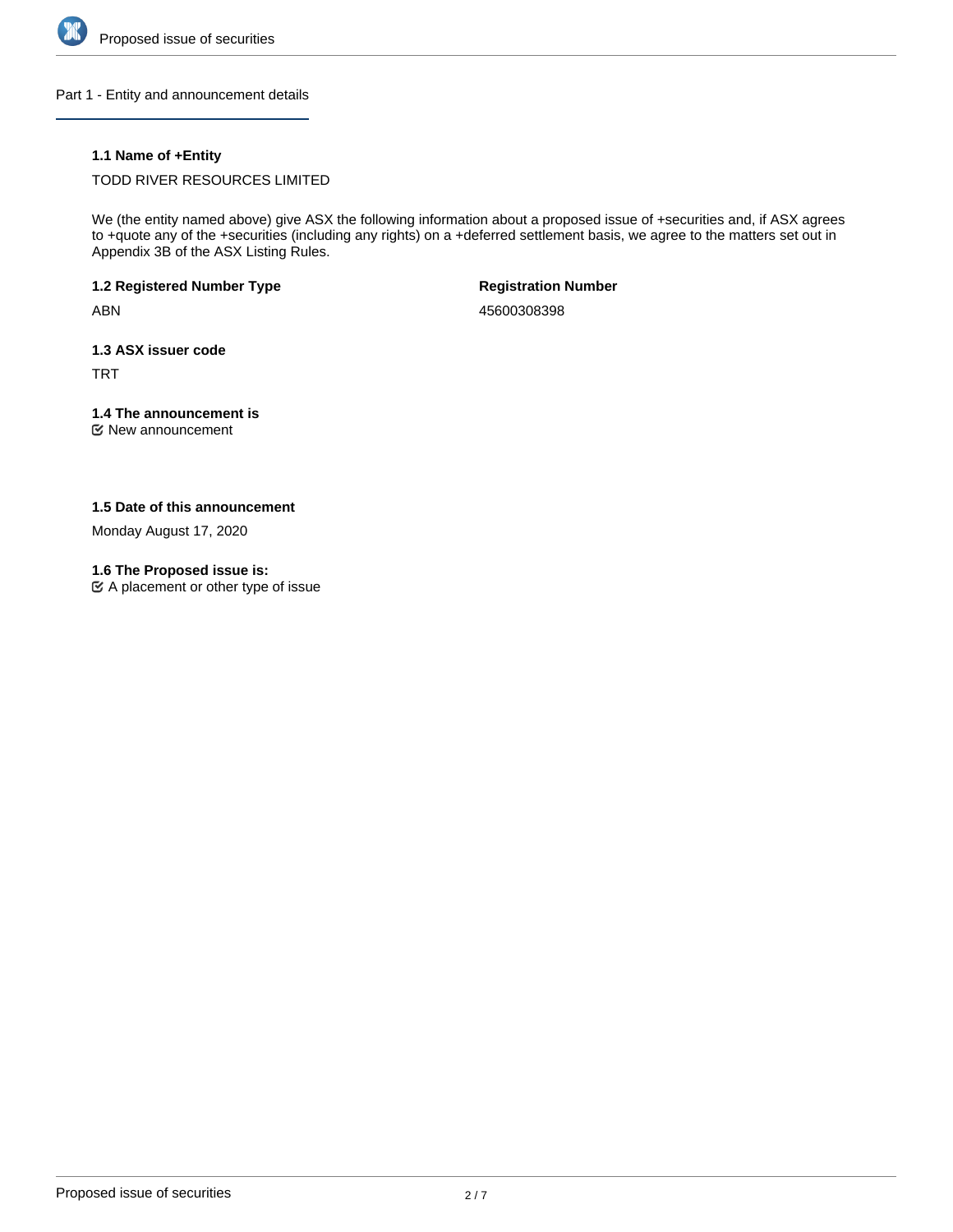

Part 7 - Details of proposed placement or other issue

Part 7A - Conditions

**7A.1 - Are any of the following approvals required for the placement or other type of issue?**

- **+Security holder approval**
- **Court approval**
- **Lodgement of court order with +ASIC**
- **ACCC approval**
- **FIRB approval**
- **Another approval/condition external to the entity**

No

Part 7B - Issue details

**Is the proposed security a 'New class' (+securities in a class that is not yet quoted or recorded by ASX) or an 'Existing class' (additional securities in a class that is already quoted or recorded by ASX)?** Existing class

**Will the proposed issue of this +security include an offer of attaching +securities?** Yes

Details of +securities proposed to be issued

**ASX +security code and description**

TRT : ORDINARY FULLY PAID

#### **Number of +securities proposed to be issued**

60,637,773

**Offer price details**

**Are the +securities proposed to be issued being issued for a cash consideration?** Yes

**In what currency is the cash consideration being paid?**

**What is the issue price per +security?** AUD 0.03000

AUD - Australian Dollar

**Will these +securities rank equally in all respects from their issue date with the existing issued +securities in that class?** Yes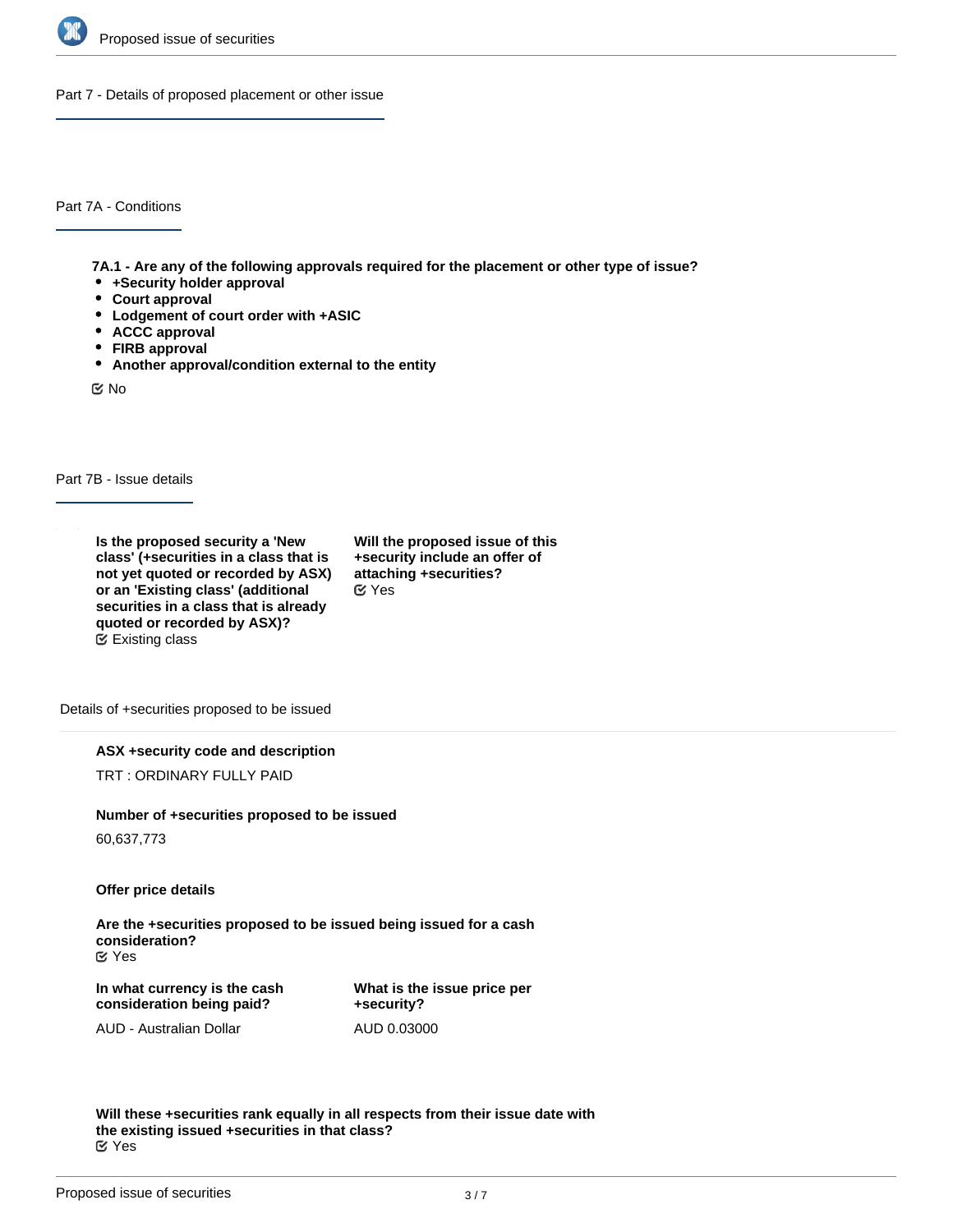

Attaching +Security

**Is the proposed attaching security a 'New class' (+securities in a class that is not yet quoted or recorded by ASX) or an 'Existing class' (additional +securities in a class that is already quoted or recorded by ASX)?** Attaching +Security - New class (+securities in a class that is not yet quoted or recorded by ASX) **Details of attaching +securities proposed to be issued ISIN Code (if Issuer is a foreign company and +securities are non CDIs) Have you received confirmation from ASX that the terms Will the entity be seeking quotation of the 'new' class of of the proposed +securities are appropriate and equitable under listing rule 6.1? +securities on ASX? ASX +security code** New class-code to be confirmed **+Security description** Unlisted Options **+Security type Options Number of +securities proposed to be issued** 30,318,886 **Offer price details Are the +securities proposed to be issued being issued for a cash consideration?** No No No **Ø** New class

# **Please describe the consideration being provided for the +securities**

Attaching Options to Tranche 1 of Placement

**Please provide an estimate of the AUD equivalent of the consideration being provided for the +securities**

**Will all the +securities issued in this class rank equally in all respects from their issue date?** Yes

Options details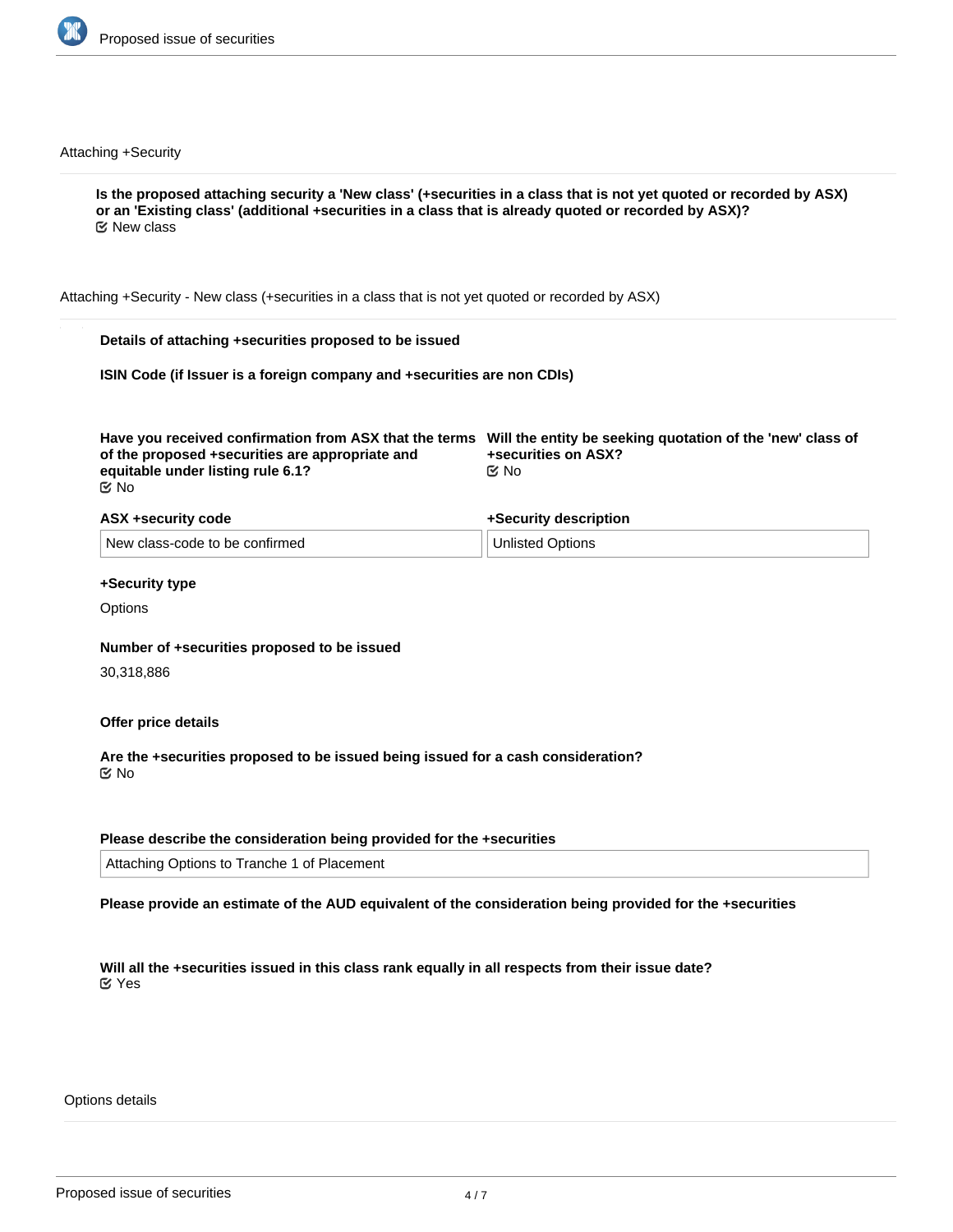

# **+Security currency**

AUD - Australian Dollar

#### **Exercise price**

AUD 0.0600

**Expiry date**

**Details of the type of +security that will be issued if the option is exercised**

TRT : ORDINARY FULLY PAID

**Number of securities that will be issued if the option is exercised**

30,318,886

**Please provide a URL link for a document lodged with ASX setting out the material terms of the +securities proposed to be issued or provide the information by separate announcement.**

Part 7C - Timetable

**7C.1 Proposed +issue date**

Friday August 21, 2020

Part 7D - Listing Rule requirements

**7D.1 Has the entity obtained, or is it obtaining, +security holder approval for the entire issue under listing rule 7.1?** No

**7D.1b Are any of the +securities proposed to be issued without +security holder approval using the entity's 15% placement capacity under listing rule 7.1?** Yes

**7D.1b ( i ) How many +securities are proposed to be issued without security holder approval using the entity's 15% placement capacity under listing rule 7.1?**

36,060,083

**7D.1c Are any of the +securities proposed to be issued without +security holder approval using the entity's additional 10% placement capacity under listing rule 7.1A (if applicable)?** Yes

**7D.1c ( i ) How many +securities are proposed to be issued without +security holder approval using the entity's additional 10% placement capacity under listing rule 7.1A?**

24,577,690.00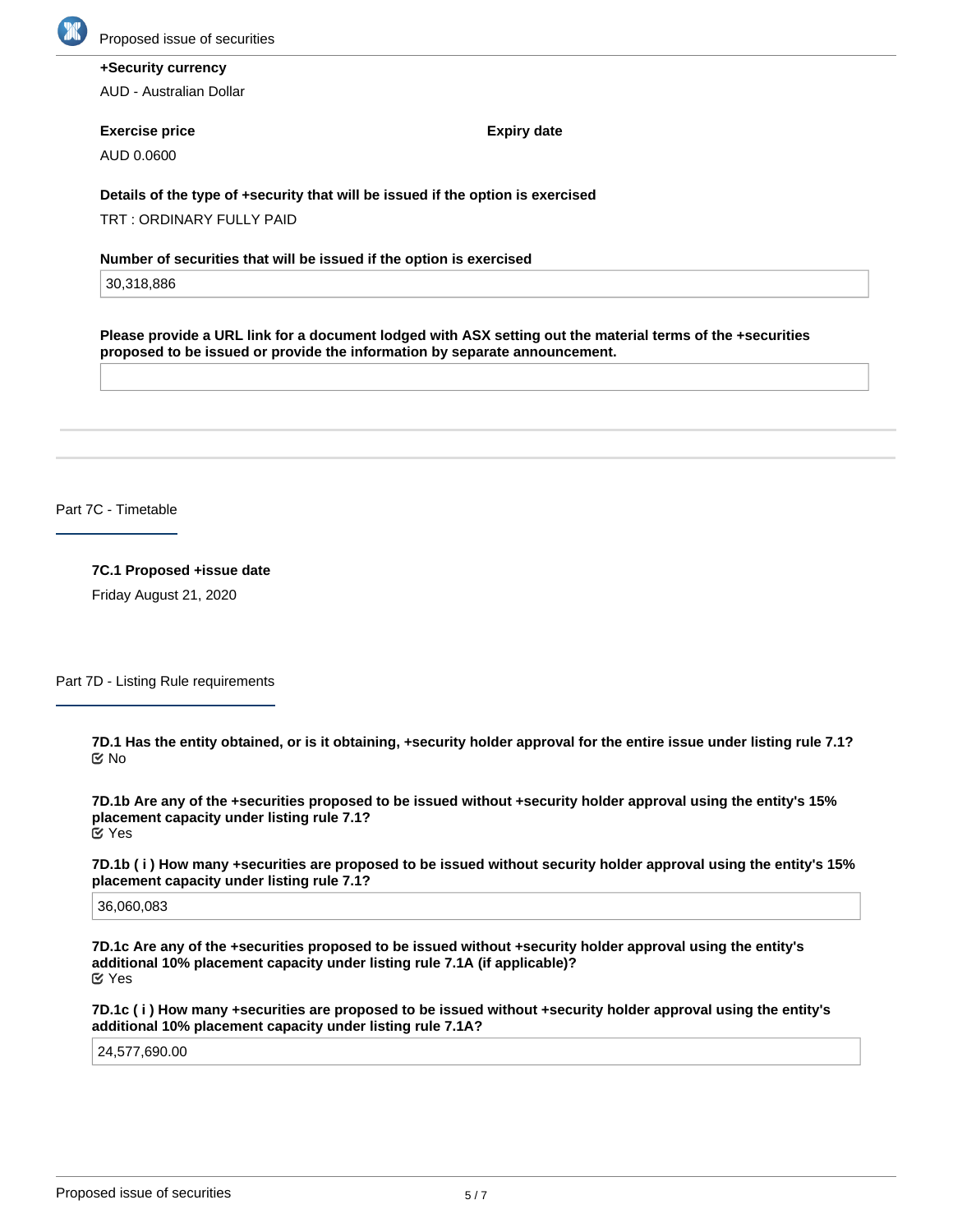

**7D.1c ( ii ) Please explain why the entity has chosen to do a placement rather than a +pro rata issue or an offer under a +security purchase plan in which existing ordinary +security holders would have been eligible to participate**

The Company has chosen to do a Placement rather than a pro-rata issue or an offer under a security purchase plan as it considered that this was the most appropriate way of raising funds in the circumstances, providing certainty for the Company going forward. The Placement does not expose the Company to additional costs, a protracted process and market volatility that may have been experienced with a pro-rata issue or other type of issue in which existing ordinary shareholders would have been eligible to participate.

**7D.2 Is a party referred to in listing rule 10.11 participating in the proposed issue? K** No

**7D.3 Will any of the +securities to be issued be +restricted securities for the purposes of the listing rules?** No

**7D.4 Will any of the +securities to be issued be subject to +voluntary escrow?** No

Part 7E - Fees and expenses

**7E.1 Will there be a lead manager or broker to the proposed issue?** Yes

**7E.1a Who is the lead manager/broker?**

**Hartleys** 

**7E.1b What fee, commission or other consideration is payable to them for acting as lead manager/broker?**

A capital raising fee of 6% on the funds raised under the Placement announced on 17 August 2020 and subject to shareholder approval 10M options exercisable at \$0.06 expiring 2 years from the issue date

**7E.2 Is the proposed issue to be underwritten?** No

**7E.4 Details of any other material fees or costs to be incurred by the entity in connection with the proposed issue**

Part 7F - Further Information

**7F.01 The purpose(s) for which the entity is issuing the securities**

Exploration activities as set out in the 17 August 2020 announcement and general working capital

**7F.1 Will the entity be changing its dividend/distribution policy if the proposed issue proceeds?** No